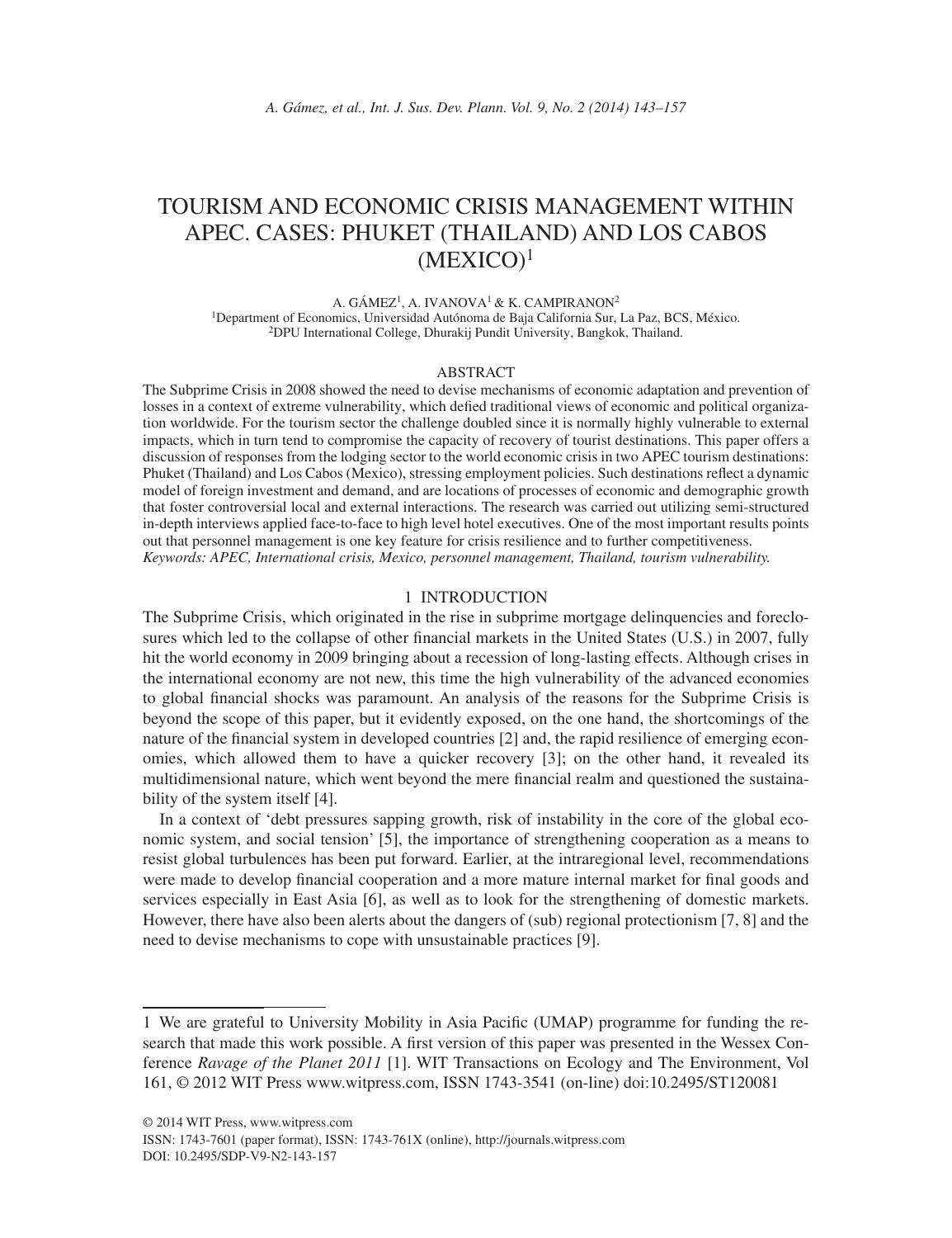In the disarray surrounding the international economy, the tourism sector proved capable for recovery that is expected to continue in the forthcoming years. Following the decline registered in 2009, the sector rebounded strongly in 2010 when international tourist arrivals increased 6.6% to reach 940 million, and international tourism receipts grew by 4.7% in real terms to mean US\$ 919 billion. Also, international tourism grew by almost  $5\%$  in the first half of 2011 and a new record of 440 million arrivals was reached. With the understandable exception of the Middle East and North Africa, which have suffered major conflicts along 2011, major tourism regions showed positive results, even in the case of Europe (an overall increase of 6% in relation to 2010). With 6%, the Americas was slightly above the world average, while South America reached 15%; however Asia and the Pacific grew 5%, in comparison to its  $13\%$  growth in 2010 [10].

International tourism has been among the world's largest export earners and one of the most important sources of employment, making it a key industry in many countries for many years. With the exception of 2008 and 2009, when the most hard times of the crisis combined with health hazards that hindered its growth, and negative rates of 1 to 2% were experienced, as air travel and hotel performance slowed down in respect to a previous decade of impressive growth [10, 11], the tourism sector contribution to GDP and employment has been considerable. In terms of its total contribution, including its wider economic impacts, travel and tourism is forecast to represent 9.1% of GDP (US\$5,991.9 billion) and 9.6% (US\$9,226.9 billion) by 2021. Regarding employment, including jobs indirectly supported by the industry, it is forecast to rise from 258.6 million jobs (8.8% of total employment) in 2011 to 323.8 million jobs (9.7%) by 2021. As a whole, the travel and tourism sec-TOR is to be 5.8% of total exports in 2011, and is expected to be US\$1,789.2 billion (4.7%) in 2021. A dynamic trend of investment is behind this outlook, insofar as the sector has involved US\$652.4 billion or 4.5% of total world investment in 2011, whereas it is forecast to rise by 5.4% per year to reach US\$1,487.9 billion (or 4.6%) of total investment in 2021 [11].

The wide region along both sides of the Pacific Rim has been important in the trend referred to above. The Asia Pacific Economic Cooperation mechanism (APEC), a heterogeneous region of 21 economies (Fig. 1) which altogether account for 40% of the world population and contribute



Figure 1: APEC member economies [7].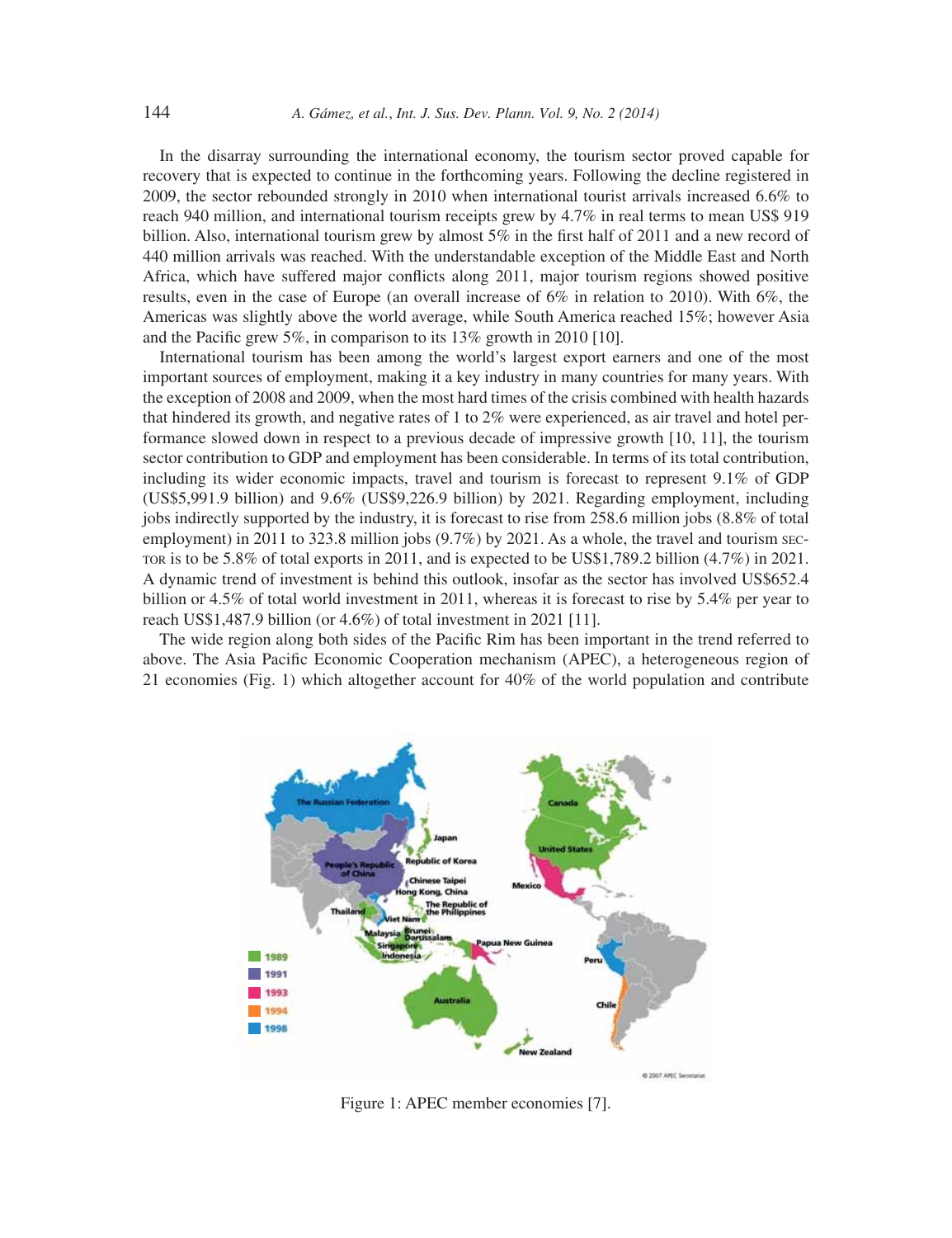60.2% of global output [7], has been site to the fastest growing tourism regions since 1990. According to the World Tourism Organization's division of tourism regions, Asia Pacific is only second to Europe, while the Americas region is third. Up to the subprime crisis, international tourist arrivals to Asia and the Pacific grew at an average annual rate of  $7.1\%$ . Not surprisingly, tourism in this region became the motor propelling global tourism in general, gradually changing the world tourism scenario [12].

APEC has been relevant to this outcome. Although originally created as a mechanism for regional trade liberalization, the tourism sector growth and its possibilities for productive linkages gave way to the creation of the Working Group on Tourism (TWG) within APEC. The TWG is a forum to agree on common employment standards in tourism (certification and accreditation of professional practices), as well as to identify and propose measures to reduce and eliminate obstacles to its development.

Those measures recognize that tourism is an important area for the members' economy in the region. APEC hosts destinations which have traditionally been relevant in the international tourism market in terms of flows of visitors and revenues, pointing out the special importance of the tourism personnel. This is the case of the countries selected for this research: Mexico and Thailand. Most APEC members rank among the 20 topmost important countries in the world (out of a total of 176) in terms of tourism.

By sub regions, in North America (United States, Canada and Mexico) travel and tourism represents 10% of gross national product and 11% of employment; this is second only to Europe. The North-Eastern sub region of Asia ranks third worldwide [11]. Notwithstanding this, the tourism sector in APEC is far from having a secure future. Current growth rates of 4–5% long-term average ought to be placed in the larger context of the sector's collapse in 2008–2009.

In spite of its relative recovery, the impact of the economic crisis on international tourism has been large. Projected tourism growth may suffer from further economic downturns, related to factors such as more expensive fuel prices, increasing public deficits, investment contraction and unemployment [13].

This paper refers to Phuket (Thailand) and Los Cabos (in Mexico's north-western peninsula) as examples of a luxury-type of international seaside destinations, which target foreign markets and are, thus, more vulnerable to international shocks. Such cases represent the integration of once remote areas to the international tourism market, which has been welcomed given the opportunities for economic returns, the potential for regional development, and the array of positive interrelations that tourism fosters. However, as in many other cases [14], those regions share a common pattern that is characterized by the lack of local capital, know-how mechanisms, and capacity building.

The situation referred to above has made the sector's growth dependent mainly on foreign investment. As a consequence, the most profitable areas of tourism are externally run and the benefits derived from economic growth tend to follow that same pattern. This set of factors has led to both positive and negative outcomes. In the first case, due to their size and resources, resorts which are part of international networks can better resist shocks; in the second case, profits tend to concentrate abroad and the immediate impacts of the crisis are felt strongly at the local level, as the economy functions around investments from abroad, in third place the foreign investors many times prefer to hire specialized workers from their countries in state of local habitants In this regard, devising mechanisms of crisis prevention and recovery play an important role for both the private sector in terms of loss minimization, and for the public sector as a way to avoid long-term economic stagnation and loss of employment [15].

An overview on how economic crisis has been conceptualised and the approaches to crisis management in the tourism sector is presented below in order to frame the case studies' results displayed in sections three to five of this paper.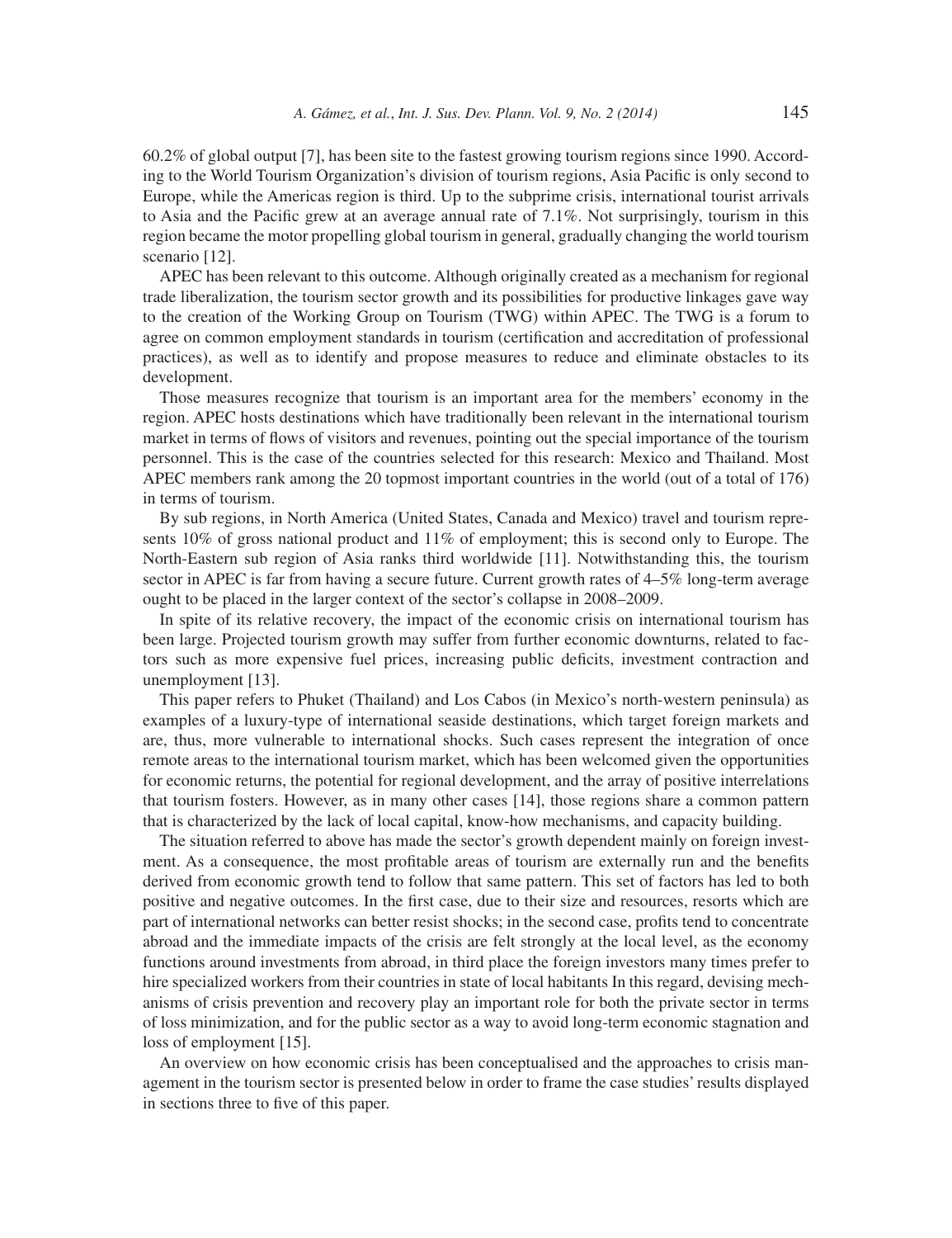## 2 ECONOMIC CRISIS MANAGEMENT AND EMPLOYMENT IN TOURISM

Developing an understanding of crisis management in tourism during an economic crisis requires a definition of crisis and the types of crisis. The impacts of crises on tourism will then be explored in detail, followed by the concept of crisis management and economic crisis management. There have been several attempts to define the concept of crisis [16], with a whole tier of academic work concerned essentially with this task [16]. However, having a specific definition is important as how to define a subject, since this dictates to a large extent how one approaches it  $[3]$ .

There are several definitions of a 'crisis'. At its core however, the concept refers to 'an adverse incident with an unpredictable outcome', as similarly proposed by a considerable number of authors in crisis management, e.g.  $[3, 15, 17–19]$ . Crises have been defined as situations which have reached an extremely difficult or dangerous point, and a time of great disagreement, uncertainty and suffering [20]; and also as an unstable or crucial time or state of affairs in which a decisive change is impending [21]. Along very similar lines, Moreira [22] argues that crises are periods of great uncertainty in which predictability and control are lost or severely diminished.

There are a number of different approaches on how the impact of crises can be viewed. Bland [23] recognized that crises can affect human safety, the environment, and/or a product or corporation's reputation, which has either received, or been threatened by, adverse publicity. The Pacific Asia Travel Association [21] states that a crisis also affects long-term confidence in an organization or a product, and may interfere with an organization's ability to continue operating normally including job cuts.

Mitroff *et al.* [24] added that a crisis can affect the entire organization; a major product line; a business unit; an organization's financial performance; or even cause the death or adversely affect the well-being of customers, employees, the surrounding community, and the natural environment. On top of that, a crisis can destroy the public's basic trust in an organization, along with its reputation and public image.

Crises are largely unpredictable events [18, 25–28]. While the actual timing, location, and severity of crises cannot be accurately predicted, Laws *et al*. [29] have suggested, nevertheless, that it is possible to learn from previous crises, to pre-plan emergency procedures, and to lessen the severity of a crisis by adopting appropriate precautions.

Since economic crises lead to job losses, and price and investment reductions [30], during an economic crisis, it is recommended that tourism organizations focus on markets that will generate revenue [31]. In turn, discounting has been widely used as a marketing strategy to attract potential markets. In fact, a number of tourism organizations consider discounting to be one of the most important marketing strategies. Tourism Internet Marketing [32] argued however that discounting is not the most effective strategy during an economic crisis and is not recommended due to a number of reasons.

The above is due to the fact that discounting sends a very dismissive signal to past loyal customers – essentially saying their loyalty is worthless and implying that the profi t margin is so high that the supplier can afford to discount indiscriminately now. Secondly, it reinforces the notion that if the seller doesn't value their own product, why should the buyer? Thirdly, it further commoditises the industry and, by necessity, downgrades service levels and causes job cuts. How do 5 star hotel properties manage to offer over 50% discounts without reducing staff and dropping service levels? Fourthly, it will make it very difficult to raise prices and capture back customers when interest rates, taxes and the price of energy, carbon and other key inputs rise, and rise they most certainly will within the next 18–24 months [32].

To cope with an economic crisis effectively, tourism scholars have suggested a number of best practices. One of the most important policies is the capacity building and personnel management.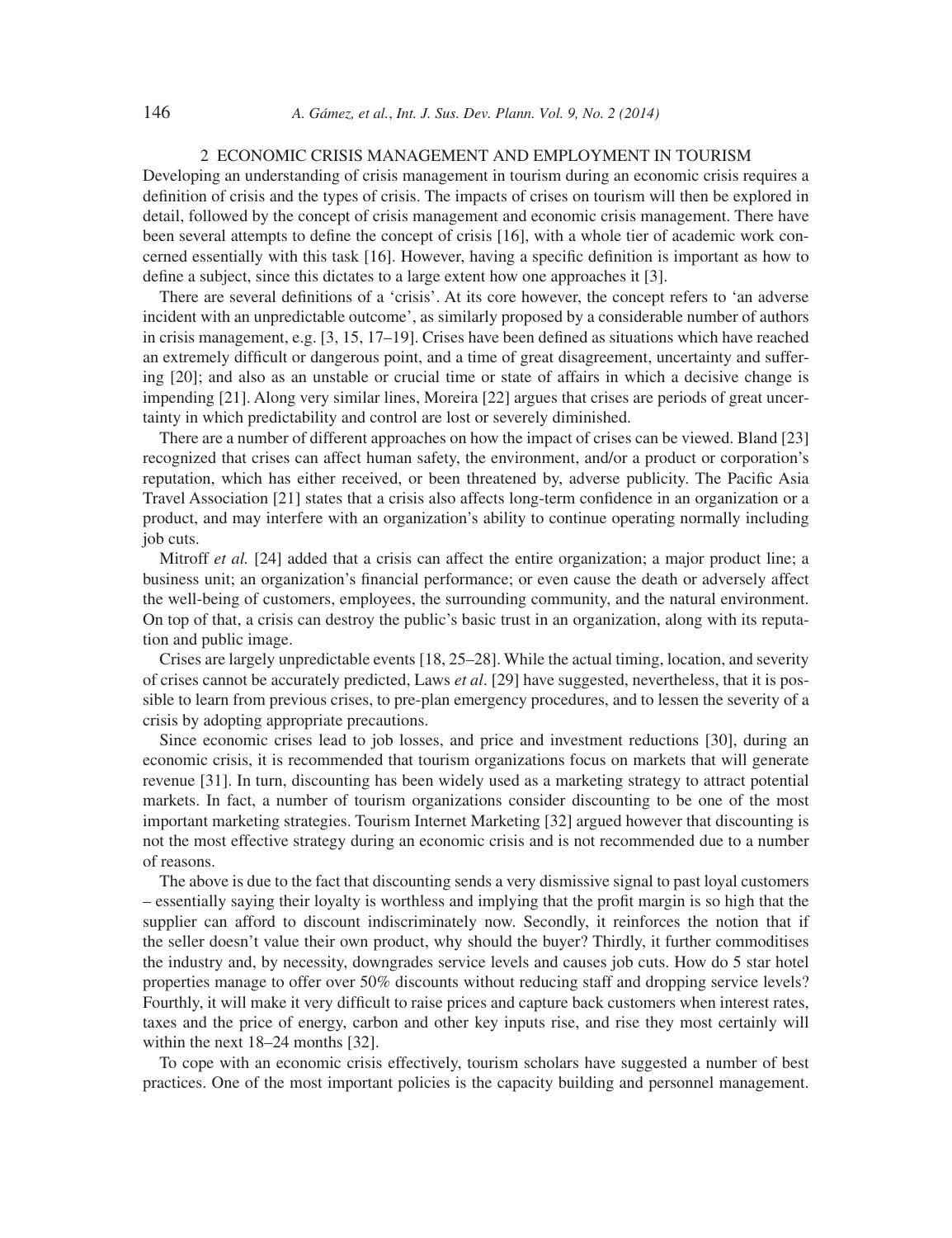Cooperation between public and private sectors appears critical for the sustaining of international tourism in a region. Arguably, while tourism in a single economy is likely to remain more vulnerable in the economic downturn, it is believed that collective strategies through collaborations, regional cooperation, and partnership will serve as effective coping strategies for the recovery of inbound and outbound tourism [33].

## 2.1 Thailand: Impact of the crisis on employment

The global financial and economic crisis has impacted national labour markets in Thailand through a variety of channels, including declining demand for labour, downward pressure on wages, falling remittances, decreased jobs and rising informal employment, among others.

In Thailand, the labour market was impacted through the export manufacturing channel. In particular, as overseas consumer demand fell, Thailand, as an economy with extensive linkages to the global production chain, faced increasing retrenchments in this sector. Many of these export industries (such as textile, garment, electronics) are not only labour-intensive but also consist of a majority of female workers who have been disproportionately susceptible to the job cuts [34, 35]. The share of employment in manufacturing fell from 15.1 per cent in the third quarter of 2007 to 13.8 per cent in the third quarter of 2008, while the share of employment in agriculture rose slightly, absorbing some of the losses in manufacturing [36]. In addition, according to the Fiscal Policy Office of the Ministry of Finance, unemployment in 2009 could reach 1.13 million, a substantial rise from the third quarter 2008 level of 450,000 [37].

The most affected sectors are the automobile, electronics, hotel and tourism industries. All subcontracted workers in the informal sector would be affected. As they have little bargaining power, they are among the first being laid-off. Therefore, a shift to informal and vulnerable employment is observed. When an external shock causes an initial fall in formal sector urban employment, a majority of workers in Thailand simply cannot afford to remain unemployed [35]. Their options are to seek new wage employment, turn to the informal service sector where pay is often lower and job quality is inferior, or migrate back to rural areas to pursue work, typically in relatively low productivity agriculture.

#### 2.2 Stimulus plan to curb impact of crisis in Mexico

The Mexican government 54 billion dollar economic recovery plan aimed at helping the local economy weather the global financial crisis, with measures like freezing gasoline prices and boosting spending on public works. The price of natural gas was be reduced by 10 per cent, and electricity rates for industry were slashed by up to 20 per cent. The government set aside financing to help poor families replace old appliances with more energy-efficient ones, and increased spending on the construction of low-income housing and development of the countryside [38].

In addition, at least 20 per cent of government purchases were performed from small and medium companies, and workers were allowed to draw more easily on their retirement funds in private banks. The measures were a part of a 'national agreement to favour family economy and employment' [39]. Although it was presented as an arrangement between government and business, most of the actions were financed by the state [40]. The plan was funded by an unprecedented proportion of oil revenues and taxes, and generated a fiscal deficit for the first time since the mid-1990s, of nearly two per cent.

The Mexican federal government implemented fiscal measures amounting to an injection of one per cent of GDP, which included cuts in energy prices, extra investment in roads, railways and oil wells, and measures to extend medical cover, welfare benefits or temporary jobs to the unemployed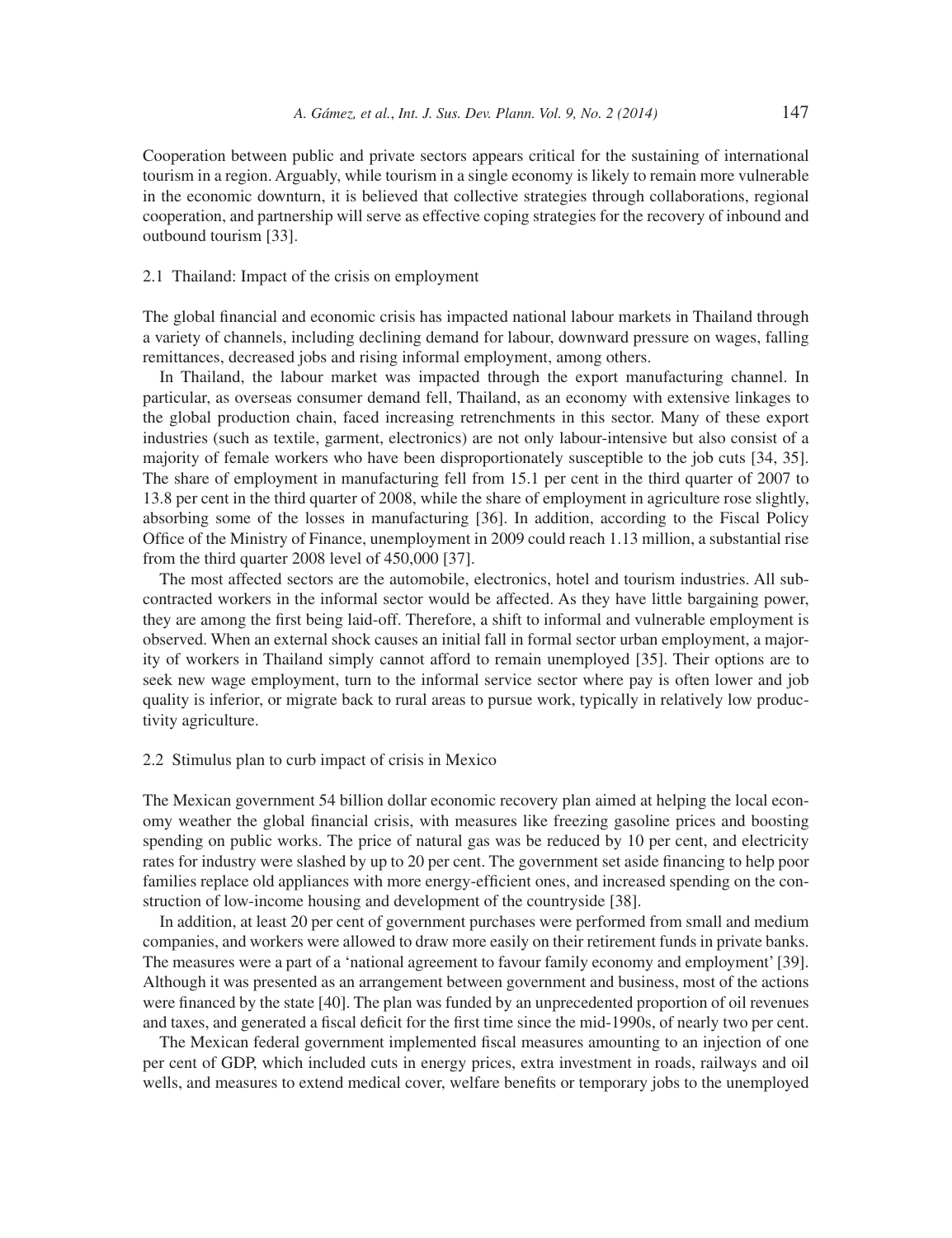$[20, 41]$ . That came on top of an expansionary budget for 2009 and a previous fiscal stimulus in October, 2008 (which included extra payments to poorer Mexicans). Together with Australia, Poland and Canada, Mexico was projected to be the most pro-active in this domain, with an increase in public investment as a response to the crisis close to one per cent of 2008 GDP or more [42].

Mexico's tourism sector was hit simultaneously with the financial crisis and the influenza crisis which left hotels, restaurants and other tourism-related businesses, literally empty. In order to weather the crisis and prevent mass layoffs or cutbacks in income (including 'tips', often the principal source of income for lower-level workers), the Mexican government created the *Programa de Apoyo Emergente a Trabajadores del Sector Servicios* (Program of Emerging Support to Sector Services Workers)*,* in which the Temporary Employment Program (*Programa de Empleo Temporal*— PET) and the National System of Employment (*Servicio Nacional de Empleo*—SNE) were the outstanding landmarks [39].

Considering the previous context, the following sections deal with results from a research that was conducted simultaneously in Phuket and Los Cabos, in order to assess the effects of the economic crisis on the lodging sector and their responses to countervail them.

## 3 TOURISM HUMAN RESOURCES AND CRISIS IN PHUKET, THAILAND AND LOS CABOS, MEXICO

## 3.1 Methodology

The study relied on in-depth interviews with high-level executives (e.g. directors, general managers, company advisors, and presidents) at hotels in Phuket (Thailand) and Los Cabos (Mexico) that had already been in business prior to 2008, when the global economic crisis started. In order to assess the degree of vulnerability and adaptability in the tourist lodging sector, we sought to identify the potential attitude and behavioural change with respect to hotel action plans in relation to the current economic crisis as well as natural contingencies. The selection of the sample was based on the criteria of hotel size and category, so that it reflected the hotel structure in the area (most are hotels ranging from 4 to 5 stars), thus being representative of the nature of those expensive tourist resorts. Interviews related to the perception of signals that the crisis would be so strong; the period and areas of the hotel that felt most the impact of the crisis; effects on employment and purchases to suppliers; current and planned recovery strategies to deal with the crisis; perceptions of recovery; and participatory planning within the company.

The in-depth interviews in Phuket (25 interviews), were all undertaken in October 2010, and in Los Cabos (34 interviews) in November-December 2010. The interviews were applied face-to-face. Each interview lasted between 30 and 40 minutes, since extended interviews (beyond 45 or 50 minutes) were not possible given that most interviewees were senior management with busy schedules.

## 3.2 Tourism and vulnerability in Phuket: Perceptions in the lodging sector about the crisis

One of the most popular tourist destinations in Thailand is Phuket. Phuket is Thailand's largest island and it is often dubbed as 'the Pearl of the Andaman', or 'the Pearl of the South'. Its natural resources, rocky peninsula, limestone cliffs, white powdery beaches, tranquil broad bays and tropical in-land forests contribute to making it the South's wealthiest, busiest, most visited and most popular island and province [42].

Like other tourism destinations in Thailand, Phuket has been severely impacted by the contraction of long-haul markets [11]. Strongly affected by the 2004 tsunami, Phuket's tourist business recovery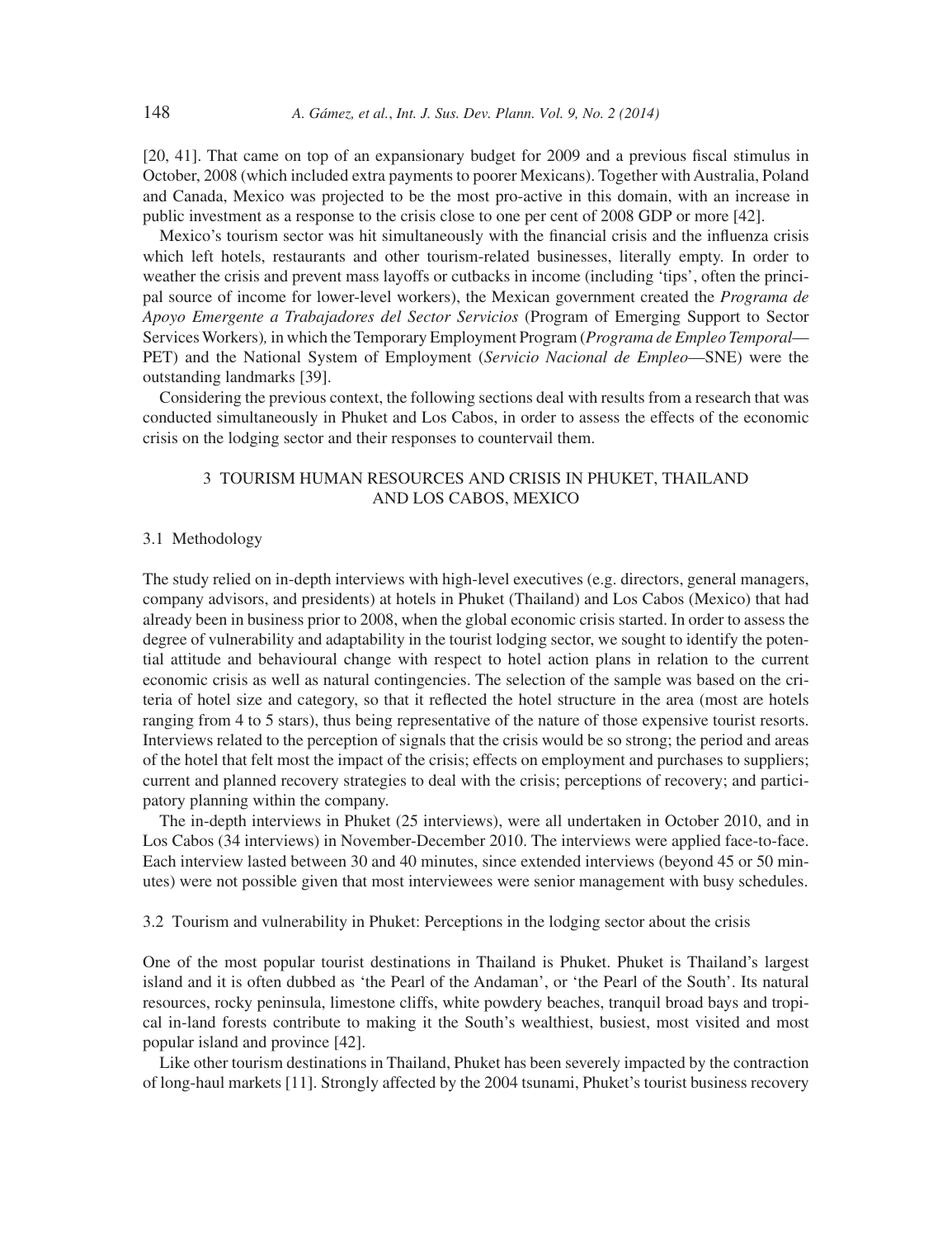was endorsed by The Tourism Authority of Thailand's statistics, but the current global economic crisis sent visitor numbers plunging once again: the number of tourists coming to the Andaman coast had fallen in 2009 [30].

The Phuket hotel industry has suffered severe reductions in revenue per available room (RevPAR) and average room rates (ADR). Wide-scale discounting of 20% led to losses in 2009 of approximately US\$300 million in room revenue. Phuket's annual visitor arrivals of 2.9 million in 2009 were only equivalent to those at the 2007 level [30]. Arrivals at Phuket International Airport during the economic crisis period were significantly lower than the number of visitor arrivals during the same month the year before. In addition, hoteliers hit bottom lines when they attempted to induce demand and meet increasing consumer pressure for lower rates. Virtually every chain scale tier was affected with the exception of the budget and economy segment. In summary, 2.9 million tourists visited Phuket in 2009 with an island-wide average occupancy of 64%. This meant that average rates and revenue per occupied room dropped by 20% and 22% respectively compared to 2008 [30].

The main concern of tourism in Phuket is over-development, especially in the low season, in which there is low tourist demand yet high competition among local tourism organizations. Although Phuket's tourism industry has been affected by over-development, it still has a competitive advantage over other destinations in Thailand.

Internationally, Phuket has always been compared with Bali. During the Bali bombing crisis, a number of tourists, primarily Australians, move their holiday destination to Phuket due to safety concerns. However, Bali is now growing again, and Phuket is going down in terms of attractiveness. This is because the tourism authority at Bali is employing effective strategies to promote Bali as a destination. In fact, what Bali has done is similar to what Thailand did after the tsunami crisis.

For the study on Phuket that follows, hotels with room rates of at least 133 USD per night, which is an average room rate in Phuket [43], were the target of in-depth interviews with key informants leading to the identification of five critical success factors, as follows: Crisis Personnel Management, Crisis Market Segmentation, Crisis Marketing Promotion, Crisis Collaboration, and Crisis Management Plan.

During economic crises there is a price issue as people tend to avoid travel in order to save money. Traveling is not as important as the basic needs in people's lives such as food and accommodation and, therefore, travel spending is one of the first expenses to be reduced by those who have been affected by an economic crisis. A weaken Euro currency is a clear example that has resulted in the decrease of long haul scheduled flights from Europe to Thailand.

Regarding Phuket, the financial effects did not stop some visitors but made them more budgetcautious with their spending; they spent less accordingly, such as having dinner at local restaurants instead of eating at the hotel restaurants. They were short-haul travellers, what explains that long haul market has not bounced back from the economic crisis.

Respondents also pointed that the airfare is not the only expensive part of the holiday, as there are cheap flight alternatives. In fact, hotel stay is another costly expenditure as tourists will be charged per night plus tax. This is why a number of tourists who have a tight budget are shortening their duration of stay in order to reduce costs.

Interviewees stated that the economic crisis impacted on the tourism industry in Phuket, but not too much. It should also be considered that Phuket's competitors, primarily beach destinations, have also been affected by the economic crisis. At this point, respondents highlighted that Phuket has a competitive advantage over other destinations by having a variety of value-for-money tourism products.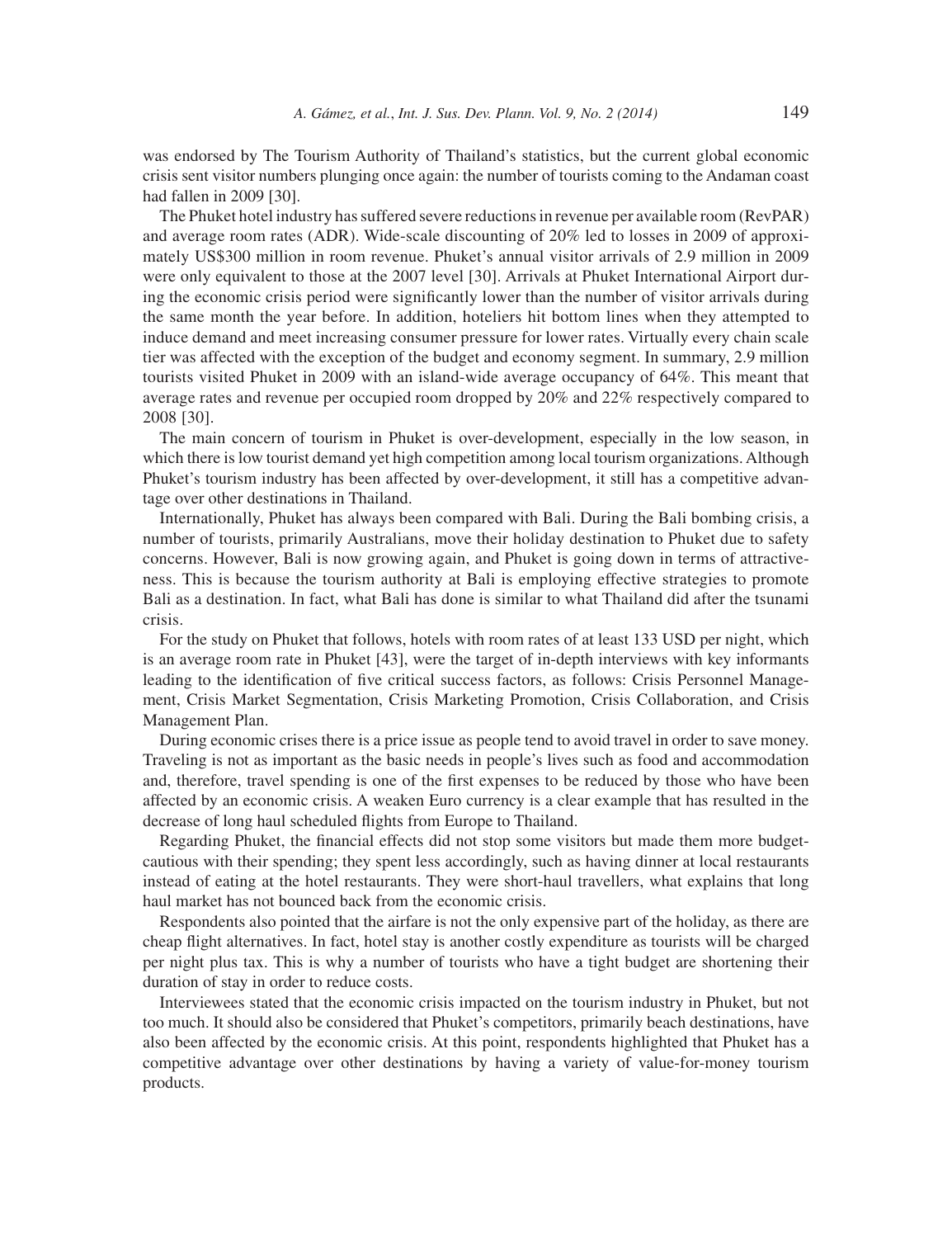The policies and instruments implemented as response to the economic crisis by lodging businesses in Phuket were the following:

*Crisis Personnel Management*. It should be pointed out that overhead costs amount to the tourism business' biggest challenge. At the same time, employees are the most valuable asset. In turn, tourism organizations in Phuket were cautious with fixed and variable costs during the economic crisis, when generating revenue became difficult. It was important to have a personnel management plan. This is endorsed by Ruff & Aziz [44], who states that organizations that communicate well internally tend to communicate better overall, achieving more favourable perceptions among external audiences. Education was also a factor that influences the Thai tourism industry. Most educational initiatives in Thai tourism have been led by higher and tertiary level education institutions and by successful Thai hotels. For example, the Dusit Thani Hotel is providing strong training programs. Yet, our study pinpointed that Thai hotel employees need to develop English and Information Technology skills that can make them more competitive when contending for jobs against foreign citizens.

*Crisis Management Plan.* As mentioned in the reviewed literature above, the first critical success factor for tourism organizations is to have a crisis management plan in place. It should be noted, however, that a crisis management plan is only a basic guideline. The plan needs to be adapted to the situation, location, and market. Such findings have been supported by tourism scholars, who state that each crisis requires a different crisis management plan [2, 45].

*Crisis Market Segmentation*. Although Phuket has successfully attracted a number of tourists from both overseas and domestic markets in the past, keeping this trend during the economic crisis became increasingly difficult. From our study is was clear that, for overseas markets, it is vital that the tourism industry in Phuket focuses either on markets that have not been affected, or emerging markets. Phuket is a seasonal destination; promoting it during the low seasons, six months from May to October, was extremely challenging [43]. The crisis stressed the need to match the right market with the right season regarding Phuket's tourism industry; this implies searching for dynamic solutions.

Regarding Phuket's domestic market, results from our research supported tourism literature which shows that Thai tourists perceive Phuket as a rather expensive destination [46], which primarily welcomes overseas tourists [47]. Although Phuket can successfully attract domestic tourists, those tourists are likely to spend less than overseas tourists and also tend to stay at low-medium level hotel accommodation [30]. Therefore, medium-high level hotels in Phuket would need to work harder to attract domestic tourists, which could afford their products; this, of course, will depend on the country's economic performance.

*Crisis Marketing Promotion*. Tourists are generally cost-conscious during an economic crisis. Hence a marketing promotion offered by tourism organizations needs to explain the possibilities of having an affordable quality holiday. Findings from this research have shown that there are largely two approaches to doing this, either by discounting or by adding value to the tourism products. Both approaches are discussed below.

Adding value to the tourism products appears to be a superior approach for attracting customers during an economic crisis. The Tourism Authority of Thailand (TAT), for example, launched a global campaign 'Amazing Thailand, Amazing Value' in 2009. By emphasizing Thailand's worthwhile advantages, TAT can better address travellers who still like to go on vacation, but to a less-costly destination. A survey by CNN has confirmed the campaign's effectiveness, titling Thailand as the best value destination in Asia-Pacific [42]. Our study showed that, in order for the tourism industry in Phuket to maximize product value from a limited marketing budget, effective collaboration with tourism stakeholders is needed.

*Crisis Collaboration*. A common problem during an economic crisis happens when tourism organizations compete against others by using discounting strategies. It is therefore suggested that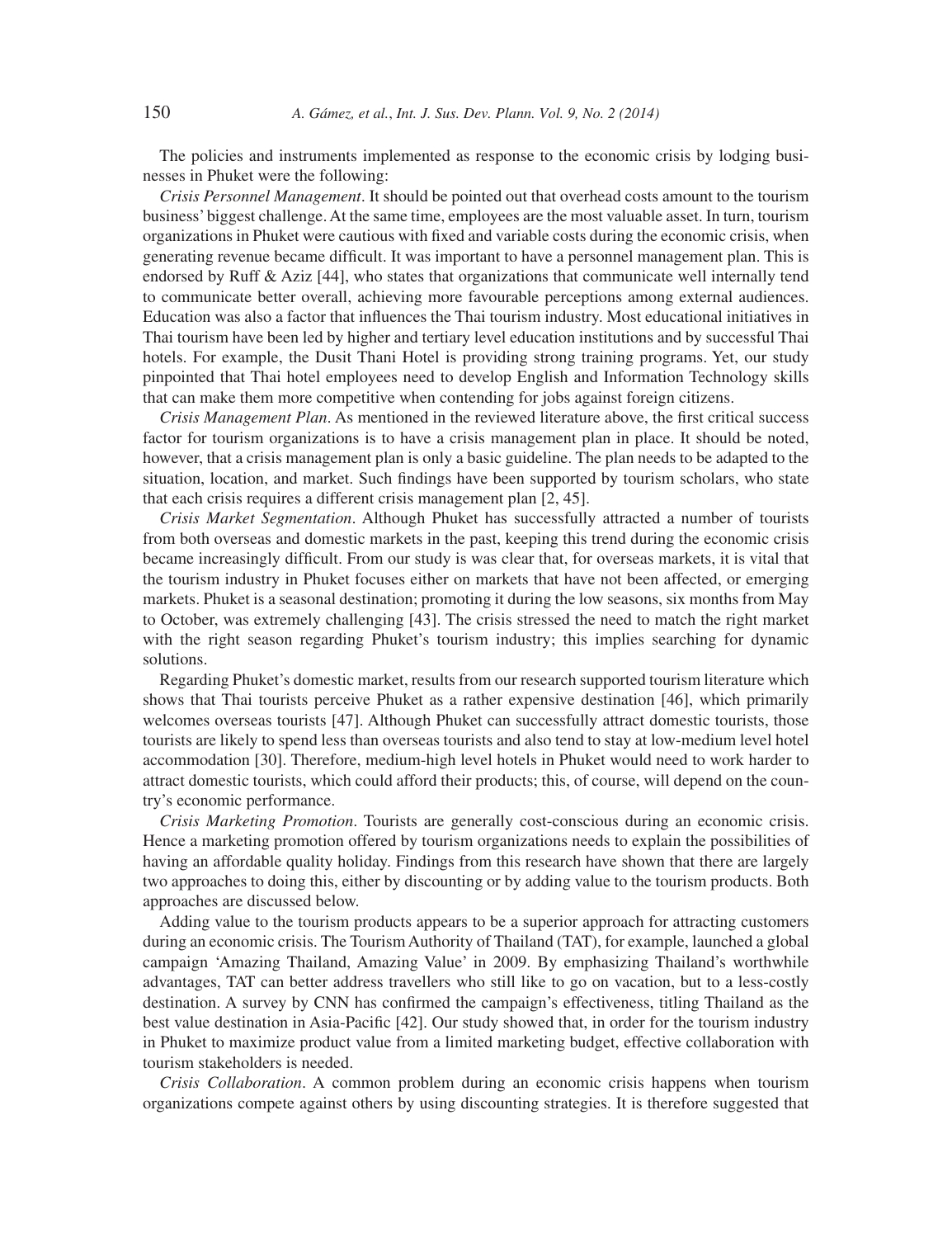tourism organizations work hand-in-hand with suppliers in order to achieve an economy of scale which would lower the total product costs. As Beirman [8] has explained, collaboration among tourism organizations, together with the government's support, would enable them to sell bulk tourism products as an attractive value-added package.

Regarding government's push for crisis collaboration, The Phuket News [19] reported that the Tourism Authority of Thailand (TAT)'s Phuket Office has recently launched a new campaign, encouraging domestic trips to Phuket from Bangkok. The campaign, 'Phuket Great Time – Click and Go', is a collective effort from over 100 tourism agencies in Phuket and Phang-nga. Whilst this campaign will only be available to Thai nationals, it is hoped an influx of domestic tourists will be able to compensate for the loss of other tourism markets. Nonetheless, research findings have shown otherwise. Some leading tourism organizations, particularly the TAT and Thai Airways, have been criticized for not doing enough to support the tourism industry during an economic crisis situation.

On the side of challenges related to climate change, tourism in Thailand is vulnerable insofar as increasing sea temperatures and sea level along the island could lead to a reduction of the coastline and stronger monsoon seasons. Climate change issues and their implications on the tourism industry of Phuket are still to be further debated, but promoting awareness on its significance as threats and opportunities to the economic development of tourism have started [48]. Overall, the lodging sector, as it stemmed from our study, needs to devise plans to countenance the economic cost of climate change effects.

3.3 Tourism and vulnerability in Los Cabos, Baja California Sur, Mexico: Perceptions in the lodging sector about the crisis

Los Cabos (in Mexico's north-western peninsula) has become the second most important seaside tourist destination in Mexico. Located in the southernmost tip of the peninsula of Baja California, 1,100 miles away from the border between Mexico and the United States, it used to be a small fishing town. However, during the last three decades -as a result of a federal government plan to promote seaside resorts in isolated areas- tourism and related activities have shaped not only the area but also the wider economy of the state of Baja California Sur (BCS): about 40% of the regional economy depends on tourism-related activities, which also directly contributes to about 30% of the state's employment [49]. La Paz (the state's capital) has a more diversified economic base, but the significance of tourism in the latter municipality has been on the rise over the last 5–10 years, with a growing orientation towards resort projects over large tracts of the Gulf of California seashore, which typically involve a large number of second homes for mainly American and Canadian citizens, hotels, and golf courses.

In 2008, Los Cabos attracted 1.23 million visitors (73% of total tourists in BCS) and 76% of the state's 18 thousand rooms are located there (most of them in hotels rated 4 or more stars). It is worth noting that the average income of visitors to Los Cabos is US\$77,000; almost double that in the rest of the country. Daily spending is estimated at 250–450 dollars, what explains its pre-eminence in Mexico's tourism [49]. Enormous amounts of investment have been made and continue in the region. The origin of investors is mainly foreign and 70% of direct foreign investment to the state has been directed to La Paz and mostly to Los Cabos. The tourism subsector of hotels and lodging has absorbed most of this investment [2].

Los Cabos is an example of a luxury-type of international seaside destinations, which target foreign markets and is thus more vulnerable to international shocks. It represent the integration of once remote areas into the international tourism market, what has been welcomed given the opportunities for economic returns, the potential for regional development, and the array of positive interrelations that tourism fosters. However, as in many other cases [14], this type of region shares a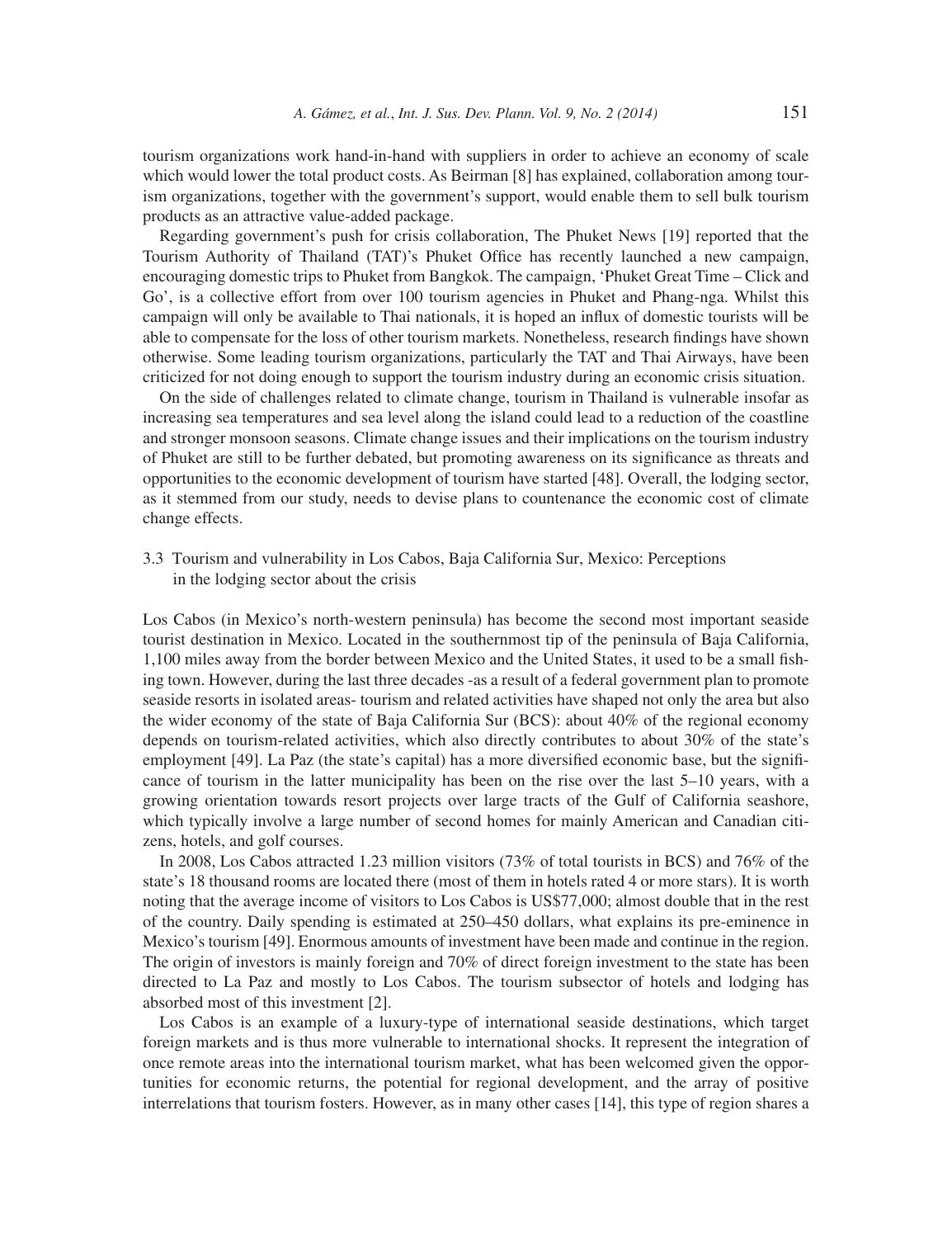common pattern that is characterized by the lack of local capital, know-how mechanisms, and control of commercialization chains, especially regarding tourism resorts. This situation has made the sector's growth dependent mainly on foreign investment. As a consequence, the most profitable areas of tourism are externally run and the benefits derived from economic growth tend to follow that same pattern.

Apart from the set of factors discussed above, the global economic crisis also has had a strong negative effect on Los Cabos' tourism industry. The major impact of the crisis in the hotel sector in Los Cabos was in 2009. Jobs plummeted especially in the construction and tourism-support services sectors, which in turn meant a high level of unemployment [50]. This exposed the high degree of vulnerability of this tourism destination. Among hotels, 83% declared having noticed early signs that the crisis would be very strong, while only 17% did not. These signals were mainly related to low occupancy and reservations; to cancellations or room reservations; and, thirdly, to factors such as the opening of new hotels in the area which resulted in more competition in 2009; poor indicators in the economy; staff dismissals and rotation, and the temporary closure of some hotels.

For most, the highest peak phase of the crisis was April 2009, when the United States government warned its citizens not to travel to Mexico fearing a swine flu spread. However, after that emergency which was unwarranted, the economic crisis contributed to the lack of visitors. For almost half of the hotels the summer of 2009 was bad, while a fifth ended the year with serious difficulties. With regard to the operation of hotels, the most affected areas were accommodation  $(47\%)$ , while for 25% of them the most damaged area was food and beverages. This figure shows the magnitude of the impacts, since hotel services rest mainly in those two areas. Only one-tenth of hotels had negative impacts in all areas of their operation.

Despite the impact from an economic crisis, stakeholders of hotels in Los Cabos have a high expectation regarding the hotels' continued existence. On the one hand, the size of the business seem to have influenced the degree to which it was affected: Los Cabos is a destination where the presence of multinational or national level hotel chains is very high and defines the local hotel supply; thus it can be expected that these companies have sufficient capacity to cope with the decline in visitors. At the other extreme, although the temporary closure of a hotel was reported, small size and familyowned lodging owners were forced to resist since closure would have meant total bankruptcy. In both cases, though, flexible working conditions to preserve jobs were advanced.

The policies and instruments implemented as response to the economic crisis by lodging businesses in Phuket were the following:

*Personnel Management*: In spite of experiencing a huge contraction (a loss of 250,000 or 25% of visitors in 2009), the reduction of employment in hotels was not an immediate strategy to cope with the crisis. Almost  $40\%$  of hotels did not fire any of their employees and only 1 out of 5 fired  $10\%$  of their staff. That is, almost 60% of hotels kept their staff, although this was at the expense of the workers' income as a trade-off to keep their jobs. On the other hand, more than one third reduced their staff between 20–40%. One of the policies to increase the performance of the personnel is, like in Thailand, to enhance the skills and knowledge building and create opportunities to apply these skills and knowledge. These can be complemented by delegating more responsibility to lower-level management and allowing personnel to have more control over their own work. Of course, introducing some financial or non-financial incentives could also be important.

*Supplier Management*: On the side of the suppliers, the scene was more dramatic. Almost 40% of hotels reduced their purchases by half or more; a fifth did so at a rate of between 20–30%; and only one-tenth did not affect the relationship with its suppliers. This fall in the demand for goods and services had strong implications especially for local suppliers of food and beverages (the most impacted of all), cleaning, maintenance, and entertainment.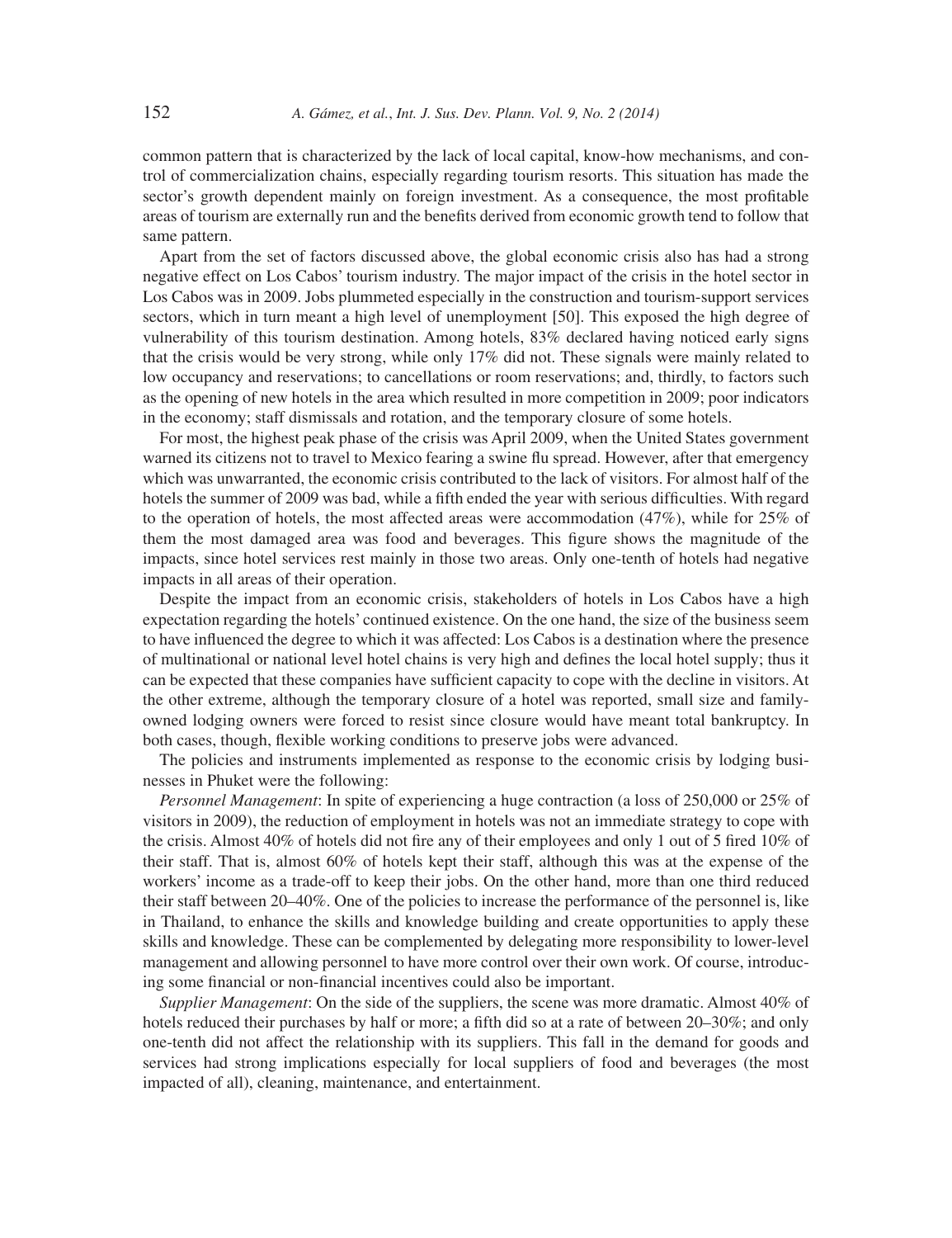*Marketing Promotion*: Hotels reacted with recovery strategies to the crisis: 60% of the hotels offered packages, and discounts to visitors; a fifth opted for advertising, followed by agreements with suppliers to reduce costs. By the end of 2010, 64% had experienced economic recovery, albeit small; whereas the remaining still had not perceived it. The expectation was that a more decisive recovery would occur during winter, when foreign visitors' influx makes up the high season in the region.

*Crisis Management Plan*: Considering the profound impacts of the economic downturn on tourism in Los Cabos, it could be expected that corporations designed and coordinated a plan to prevent or adapt to future emergencies. However, while 62% of respondents considered extreme events (hurricanes, essentially) in their emergency planning, and only a fifth included aspects related to the economic crisis.

Most of the hotels have plans to deal with events such as hurricanes and cyclones, as well as fires, and a hotel devised a new program against tsunamis. Measures to be taken in the case of the economic crisis refer to seeking assistance from the public sector, introducing energy-saving programs, negotiating lower prices with suppliers, increasing sales and improving the quality of the service, reducing working hours to avoid worker lay-offs, offering vacation packages, and reducing fixed costs.

The absence of regional and, in almost half of cases, individual plans to face an economic crisis in the tourism environment is alarming. Therefore, the recovery of the sector has been slow and reactive.

## 3.4 Discussion

As stated above the Personnel Management was one of the most important responses to crisis impacts in both cases of study. The perceptions about the economic crisis and the human resource relevance in Phuket's and Los Cabos' tourism sector are similar. It is recognized that it is very important to effectively respond to and manage the impact of crisis affecting the tourism industry to minimize the negative impacts on the economy and employment. Negative perceptions exist in the lodging sector in terms of the lack of career and promotion opportunities, as well as regarding wages and working conditions. These reasons can account for a high labour rotation, insofar as reduction of work-days and salaries was a means to keep jobs, at least for some time, in the face of a declining tourism demand. The importance to create a standardised curriculum in tourism education and training institutes was also stressed in the interviews.

Hotel owners and managers also require additional knowledge and skills regarding best practice human resource management [49, 51, 52]. Advancing towards this direction would guarantee more resilience to economic crises and natural disasters. This approach does not show any differences in 4 stars and 5 stars hotels. The main difference that can be noted between Thailand and Mexico is that, in the first case, development of skills is prioritised and, in the second case, it higher stress on personnel performance-related policies was observed.

#### 4 CONCLUDING REMARKS

The importance of tourism as an international engine of economic growth is manifested in the enormous amount of resources that derive from the travel and tourist industry worldwide, as shown by indicators such as the services account balances, revenues, job creation, and investment in infrastructure, to mention a few. Policy coordination among governments and cooperation within the private sector extensively exemplify the benefits associated with the industry and also the preoccupation over its deceleration in the context of the current economic and also environmental crisis.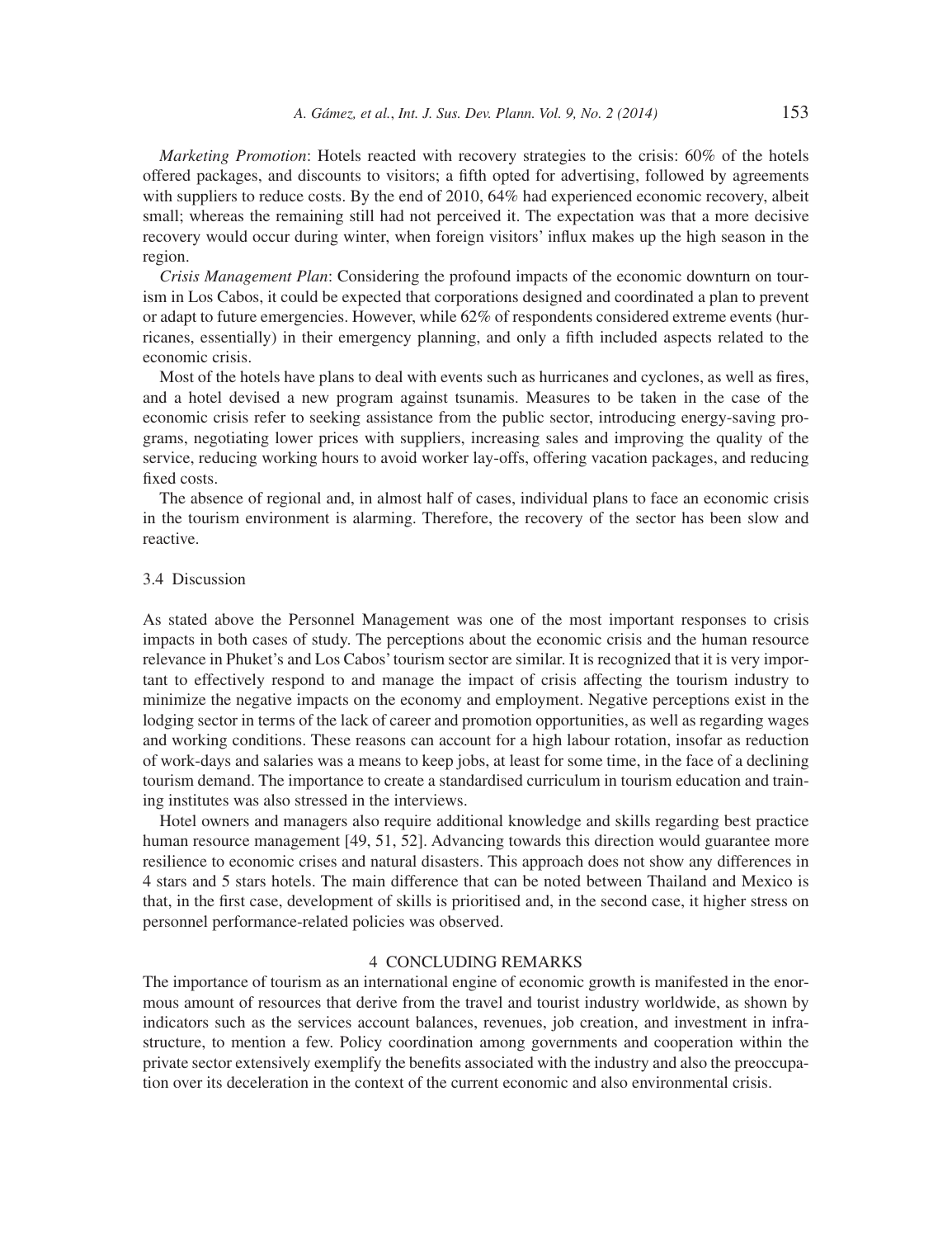To guarantee the tourism sector resilience and timely response to crisis is very important to develop efficient human resource policies and personnel management plans. The study shows that this was one of the responses in Phuket, Thailand and Los Cabos, Mexico.

Finally, a scheme of both information gathering and monitoring on the crisis's real impacts, on the one hand, and also on the private sector's perceptions to assess the performance of the tourism sector, on the other, should be established. This would make it possible to develop more proactive strategies, such as the diversification of tourist markets; to take effective steps to improve the level of hotels' competitiveness based on product differentiation and higher quality of their human capital; to turn towards environmentally sustainable operation mechanisms; and to develop corporate social responsibility, to name a few. These elements, in addition to being beneficial to workers, enhance the tourist image of the region. This set of policies could help avoid the decline of hotel rates, and thus the loss of their status as luxurious destinations, which has given them comparative advantage in the international tourism market. The better training and policies of human resource management, as well as to the uniqueness of the site could be key elements for the successful continuation of the tourist industry in Phuket and Los Cabos.

Meeting the challenge of moving toward a knowledge-based economy in the tourism industry is obviously connected to the employment. The changes required in the quality of the labour force, in the way labour markets operate in order to increase productivity, and in the new institutions required to provide economic security to those changing or losing jobs are all essential to accelerate the transition toward a knowledge- based economy.

Being conscious of the need for change is the first important step in the long process we have before us. The impacts of the crisis demonstrated the urgency of this change. We sincerely hope that this work contributes to advance this process, which is necessary to create better skilled and more competitive human capital that will enable the tourism industry of Mexico and Thailand to more effectively participate in the world marketplace and to be more resilient to the crisis impacts.

Co-operation between countries could help confront the crisis and minimize the negative effects on people, enterprises, rights, and decent work. APEC can play a leading role in creating much better policy coherence at national, regional and international levels.

#### **REFERENCES**

- [1] Gámez, A., Ivanova A. & Campiranon K., Tourism, vulnerability, and economic crisis within APEC: responses from international destinations – Phuket, Thailand and Los Cabos, Mexico, *Ravage of the Planet 2011, 3rd International Conference on Management of Natural Resources, Sustainable Development and Ecological Hazards*, – December 2011, Malaysia.
- [2] Aktas, G. & Gunlu, E., Crisis management in tourist destinations. *Global Tourism*, 3rd ed., ed. W. Theobald, Elsevier Inc.: New York, pp. 440–455, 2005.
- [3] Foxlley, A., *Recovery. The Global Financial Crisis and Middle-Income Countries*. Carnegie Endowment for International Peace: Washington, D.C., 2009, http://www.carnegieendowment. org/fi les/middle\_income.pdf
- [4] Angeles, M. & Gamez, A., Globalización y desarrollo regional, el caso del sector turismo en Baja California Sur. *Globalización y regionalismo: economía y sustentabilidad*, eds. A. Ivanova & A, Guillen, Porrúa: Mexico, 2008.
- [5] Ketter, E., *Marketing in Times of Financial Crisis: Tourism Recovery Strategies for Turbulent Times*, 2009, available at http://www.travelvideo.tv/news/travel-industry-info/06–03-2009/ marketing-in-times-of-financial-crisis-tourism-recovery-strategies-for-turbulent-times
- [6] Theparat, C., Surapong reviews tourism stimulus idea, *Bangkok Post*, 29th August, 2008, available at http://www.bangkokpost.com/040808\_Business/04Aug2008\_biz017.php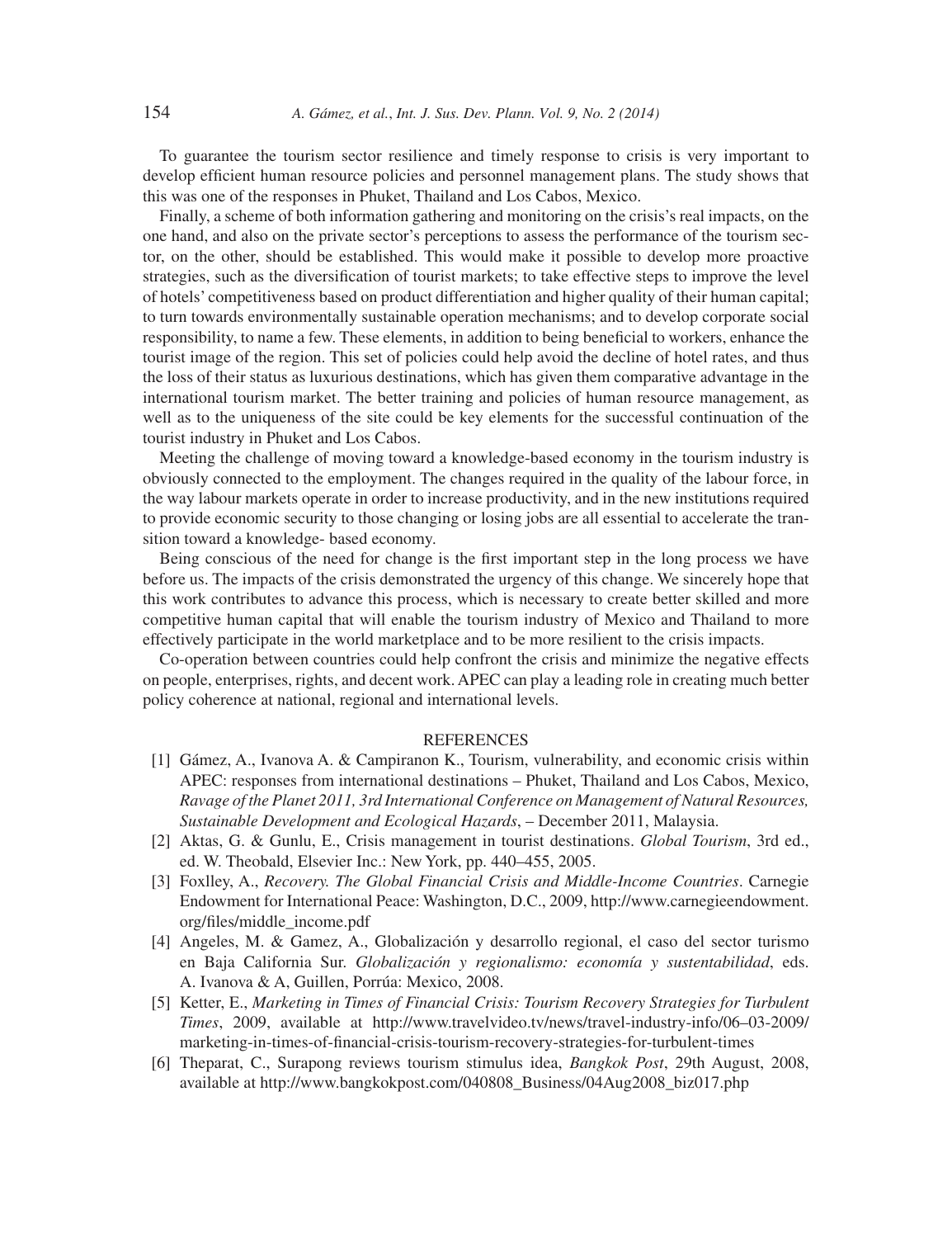- [7] APEC Secretariat. *Key Indicators Database,* Asia Pacifi c Economic Cooperation, 2011, Available at: http://statistics.apec.org/index.php/key\_indicator/kid\_result/67
- [8] Beirman, D., *A Strategic Approach for the Global Tourism Industry to Overcome the Global Economic Crisis: A 10-Point Plan for Tourism Recovery*, 2011, Available at: http://www. destinationworld.info/newsletter/feature60.html
- [9] Martinez Alier, J., Socially sustainable economic de-growth. *Development and Change*, **40(6)**, 1099–1119, 2009. doi: http://dx.doi.org/10.1111/j.1467-7660.2009.01618.x
- [10] WTO, World Tourism Organization. *Healthy Growth of International Tourism in First Half of 2011*, World Tourism Organization: Madrid, 2011.
- [11] WTTC, World Travel & Tourism Council. *Travel & Tourism Economic Impact*, World Travel & Tourism Council, 2011, London, available at http://www.wttc.org/research/economic-impactresearch/
- [12] Pacific Asia Travel Association. *Currencies and Oil Prices Challenge Asia Pacific Travel and Tourism*, Bangkok: Pacific Asia Travel Association, 2008, available at http://www.pata.org/ patasite/index.php?id=1868
- [13] World Tourism Organization. Tourism feels cash squeeze, *UNWTO World Tourism Barometer,* 2009, available at: http://www.bangkokpost.com/travel/travelnews/11492/tourism-feels-cashsqueeze
- [14] Muller, D.K. & Jansson, B., *Tourism in Peripheries: Perspectives from the Far North and South*. Wallingford: CAB International, 2007. doi: http://dx.doi.org/10.1079/9781845931773.0000
- [15] Faulkner, B., Towards a Framework for tourism disaster management. *Tourism Management*, **22(2)**: 135–147, 2001. doi: http://dx.doi.org/10.1016/S0261-5177(00)00048-0
- [16] Zehir, C., The activation level of crises and the change of strategic targets of enterprises in turkey during the depression era. *Journal of American Academy of Business*, Cambridge, **6(2)**, 293–300, 2005.
- [17] C9 Hotelworks. *Phuket 2009 Hotel Market Update*, 2010, available at http://www.deliveringcommunications.com/campaigns/c9/docs/C9-Phuket-Hotel-Update-Jan2010.pdf
- [18] Coombs, T., *Ongoing Crisis Communication: Planning, Managing, and Responding*, Sage Publications: London, 1999.
- [19] The Phuket News. *TAT Looks to Counter Low Season Lull,* 2011, available at http://www. thephuketnews.com/wp-post.php?id=24664
- [20] Cevallos, D., *Economy-Mexico: Stimulus Plan to Curb Impacts of Crisis*, 2009, available at http://news.alibaba.com/article/detail/markets/100193057–1-mexico-lawmakers-adopt-taxplan%252C.html
- [21] Pacific Asia Travel Association. *Another Robust Year for Tourism in Asia and Pakistan*, Pacific Asia Travel Association: Bangkok, 2007, available at http://www.unwto.org/newsroom/ Releases/2007/may/pakistan.htm
- [22] Moreira, P., Aftermath of crises and disasters: notes for an impact assessment approach. *Crisis Management in Tourism*, eds. E. Laws, B. Prideaux & K. Chon, CAB International: Wallingford, 51–65, 2007.
- [23] Bland, M., *Communicating Out of a Crisis*, Macmillan Press: London, 1998.
- [24] Mitroff, I., Pearson, M. & Harrrington, L., *The Essential Guide to Managing Corporate Crisis*, Oxford University Press: Oxford, 1996.
- [25] Lyon, A. & Worton, A., A Proposed model for tourism crisis management: the UK's Foot and Mouth disease crisis analysed. *Crisis Management in Tourism*, eds. E. Laws, B. Prideaux & K. Chon, CAB International: Wallingford, 200–216, 2007. doi: http://dx.doi.org/ 10.1079/9781845930479.0200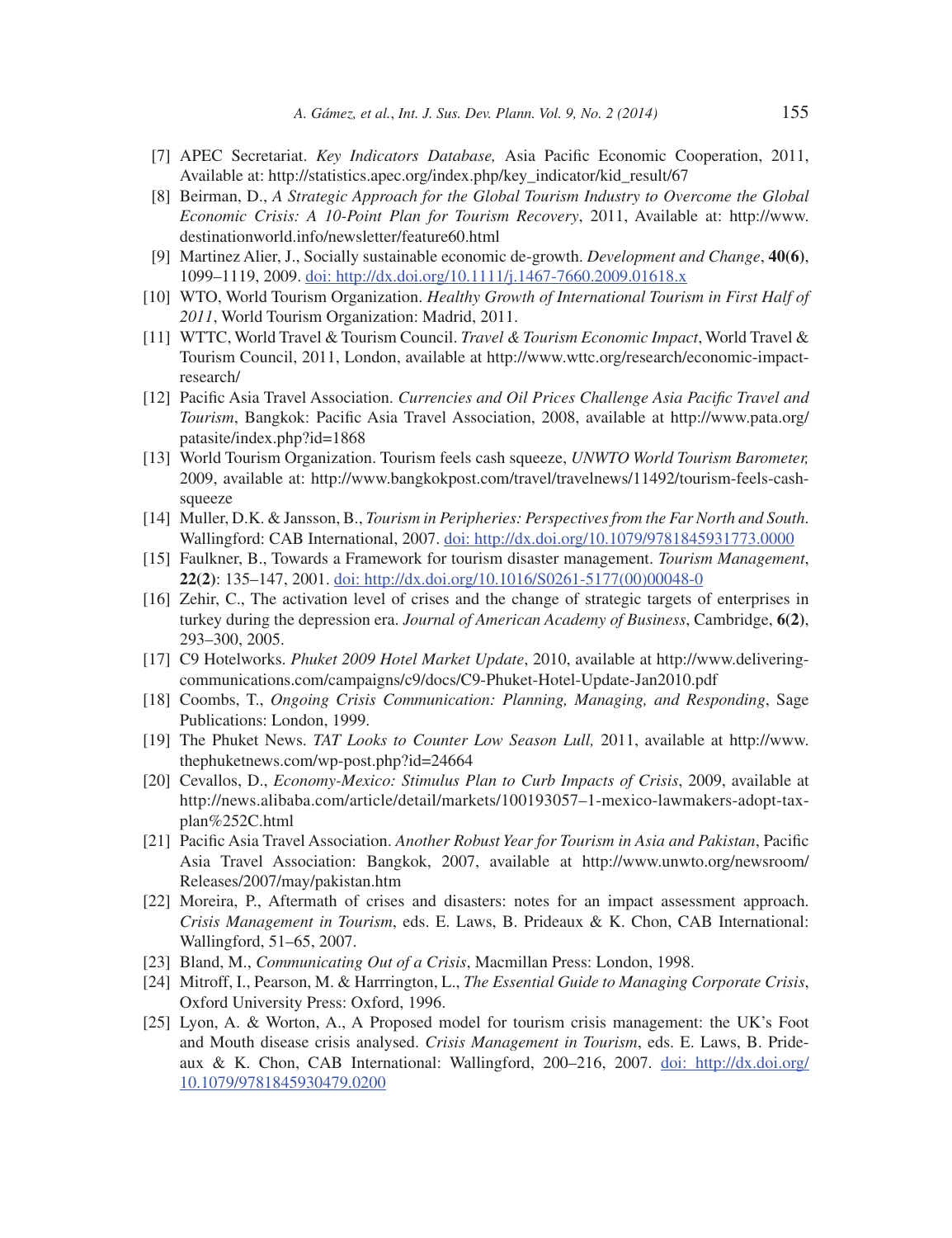- [26] IPCC, Intergovernmental Panel on Climate Change. *Climate Change 2007*, Cambridge University Press: Cambridge, 2007.
- [27] Pechlaner, H., Abfalter, D., Raich, F. & Dreyer, A., Crisis management and tourism organizations: A comparative study in the European Alps. *Crisis Management in Tourism*, eds. E. Laws, B. Prideaux & K. Chon, CAB International: Wallingford, 157–169, 2007. doi: http://dx.doi. org/10.1079/9781845930479.0157
- [28] Prideaux, B. & Laws, E., Reflections and further research priorities. *Crisis Management in Tourism*, eds. E. Laws, B. Prideaux & K. Chon, CAB International: Wallingford, 375–388, 2007. doi: http://dx.doi.org/10.1079/9781845930479.0375
- [29] Laws, E., Prideaux, B. & Chon, K., Crisis management in tourism: challenges for managers and researchers. *Crisis Management in Tourism CAB International*, eds. E. Laws, B. Prideaux & K. Chon, Wallingford: Oxford, 1–12, 2007. doi: http://dx.doi.org/10.1079/9781845930479.0000
- [30] Thai Websites. *Thailand: Tourist Arrivals from 1998 till 2010. Quarterly Data 2007–2010*, 2011, available at http://www.thaiwebsites.com/tourism.asp
- [31] Koldowski, J., Tourism Thailand: going for quality or quantity? In PATA Thailand Chapter Marketing Seminar, "*Quality or Quantity?" What is Best for Thailand and its Tourism Industries?* February 18, Bangkok: PATA, 2009.
- [32] Tourism Internet Marketing. *Why Discounting Won't Work to Survive this Recession, Tourism Internet Marketing*, 2009, available at http://tourisminternetmarketing.com/featured/whydiscounting-wont-work-to-survive-this-recession/
- [33] Wilks, J. & Moore, S., *Tourism Risk Management for the Asia-Pacifi c Region: An Authoritative Guide for Managing Crisis and Disasters*, APEC International Centre for Sustainable Tourism (AICST), Pacific Asia Travel Association (PATA) and World Tourism Organization (WTO), Australia, 2004, available at http://publications.apec.org/publication-detail.php?pub\_id=461
- [34] Bethan, E., Women Workers Pay the Price for the Global Economic Crisis, Oxfam, GB, March 2009, available at http://www.oxfam.org.uk/resources/policy/economic\_crisis/impacon\_women. html
- [35] IMF, International Monetary Fund. *Western Hemisphere: Crisis Averted, What's Next?*  Regional Economic Outlook, International Monetary Fund: Washington, 2009.
- [36] Lesova, P., *Echoes of Asian Crisis Revertebrate in Thailand*, Special Report, Marketwatch: Bangkok, November, 16, 2008.
- [37] ILO Regional Office for Asia and the Pacific. "The fallout in Asia: Assessing labour market impacts and national policy responses to the global financial crisis", *Responding to the Economic* Crisis – Coherent Policies for Growth, Employment and Decent Work in Asia and Pacific, Inter*national Labour Organization*, Manila, Philippines, 18–20 February, 2009, available at: http:// www.ilo.org/wcmsp5/groups/public/---asia/---ro-bangkok/documents/meetingdocument/ wcms\_101730.pdf
- [38] Didier, T., Hevia, C. & Schmukler, S.L. *How Resilient Were Emerging Economies to the Global Crisis?* Research Working Paper Series, World Bank: Washington, 2011.
- [39] Secretaría del Trabajo y Previsión Social. *Acuerdo Nacional en favor de la Economía Familiar y el Empleo para Vivir Mejor*, 9 d enero de 2009, STPS, México, available at http://www.stps. gob.mx/saladeprensa/discursos\_2009/enero\_stps.htm
- [40] Ortiz, G., La crisis de 1994–95 y la actual crisis, *CNN Expansión***,** 2009, available at http:// www.cnnexpansion.com/economia/2009/01/30/la-crisis-del-199495-y-la-actual-crisis
- [41] Rangel, J.E. & Ivanova, A., *The Crisis in two Pacifi c Rim Economies: Higher Education and Employment in Mexico and Thailand*, WIT Press: Wessex, 2011.